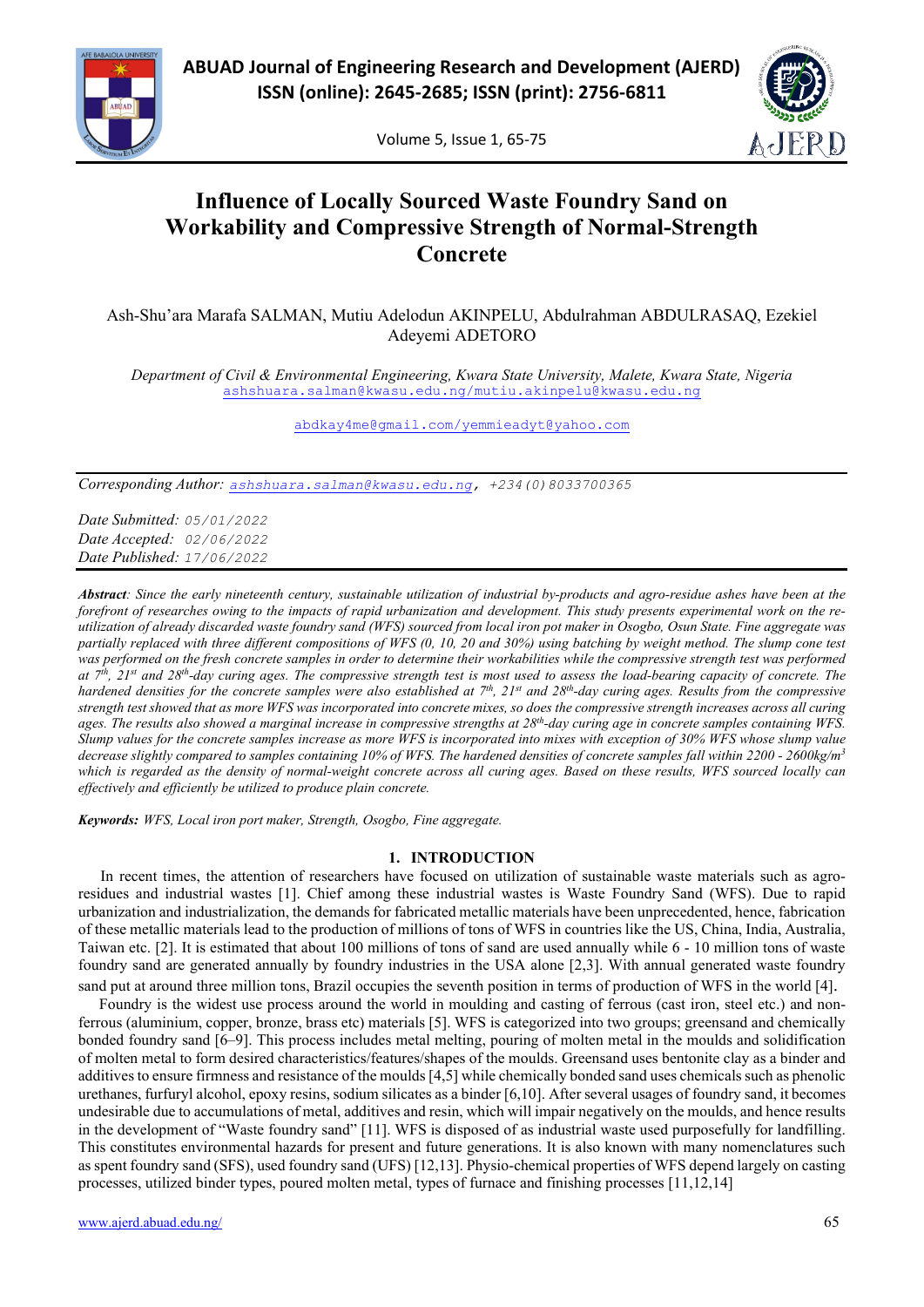#### **2. REVIEW OF RELATED LITERATURE**

Interestingly, recent studies have demonstrated that many of these wastes generated from manufacturing processes, industrial activities, agricultural by-products, municipal and domestic wastes etc. can be recycled and reused as sustainable materials in civil/structural engineering works [1,10,15–18]. This will save costs and protect our environment.

Furthermore, WFS can sustainably be utilized in geotechnical and highway engineering either as pavement subbases [19], footpaths bases [20] or as hydraulic barrier beds utilized in landfill caps [21]. Arulrajah et al. [16], evaluated the effects of WFS as a sustainable subgrade filling material on California bearing ratio (CBR), maximum dry density (MDD), optimum moisture content (OMC) and permeability signalled that WFS performed satisfactorily in the pipe-bedding application as well as filling materials for embankments.

Numerous research studies had also illustrated the positive influence of partial/full replacement of WFS with fine aggregate on fresh properties, mechanical properties (i.e. modulus of elasticity, compressive, splitting tensile and flexural strengths), durability indexes (i.e. water absorption, porosity, abrasion resistance, carbonation, water permeability, sulfate resistance, chloride ion penetration, surface electrical resistivity, alkali-silica reaction etc.) and weight of concrete samples [6,7,11,12,23–27]. Several concrete mixtures containing varying percent of WFS was partially replaced with fine aggregate from 5 to 60% by weight of fine aggregate. The outcomes of the researches showed a positive trend in terms of strengths development and durability indexes as per increase in the modulus of elasticity, strengths, enhanced chloride penetration resistance and carbonation [3,5,11,12]. In another research carried out by Khatib et al. [25] on concrete samples containing varying per cent of WFS partially replaced with natural fine aggregate. The authors concluded that at a mix proportion above 60% of WFS, a gradual decrease in compressive strength and increase in water absorption was observed. Martins et al. [4] affirmed the positive effect of waste foundry exhaust sand (WFES) on mechanical properties of concrete such as compressive and splitting tensile strengths, modulus of elasticity as well as water absorption. Siddique et al. [12] evaluated the influence of WFS on compressive and splitting tensile strengths as well as modulus of elasticity, ultrasonic pulse velocity (UPS) and chloride permeability on concrete grades M20 and M30. The outcomes of their investigations showed a marginal increase in strengths and durability features of two different concrete grades as the influence of WFS is more pronounced in M20 concrete grade. It is also worthy of note that as the percent of WFS used as partial replacement of fine aggregate increases so does the permeability reduces and hence, it improves the durability [5,11]. WFS had been used as a partial replacement of clay in the manufacturing of tiles; 0, 10, 15, 20, 40 and 60% of WFS was used as a partial replacement of clay soil. The results of the experiment showed a positive effect on shrinkage of tile samples, weight loss, and porosity, bending strengths, better resistance to acidic and alkaline solutions [27]. According to Torres et al. [28], the partial replacement of WFS with fine aggregate up to 30% of WFS does not affect compressive, splitting tensile and flexural strengths as well as modulus of elasticity in any way.

According to Siddique et al. [15], incorporation of 20% of WFS as partial replacement of fine aggregate improved mechanical properties in terms of compressive strength, flexural strength, modulus of elasticity and durability of green concrete well above the control concrete samples. Siddique et al. [12] had suggested an optimum partial replacement level of 15% while Manoharan et al. [7] suggested 20% partial replacement of fine aggregate as an optimal replacement of aggregate with WFS and Bilal et al. [22] suggested 30% of WFS as an optimal replacement for fine aggregate.

On the contrary, the results from Khatib et al. [29] showed that compressive strength and ultrasonic pulse velocity (UPV) decline with an increase in partial replacement of fine aggregate with WFS but with the likelihood of attaining required or adequate strength. Sua-Iam and Makul [30] used automobile engine parts foundry sand waste (ASW) as a partial replacement of ordinary Portland cement. The outcomes of the research indicated that the addition of ASW as partial replacement of cement results in a reduction in unit weight, compressive strength, splitting tensile strength, modulus of elasticity, slump loss (i.e. higher water requirement), setting time as well as resistance to sulfuric acid attack. The linear expansion of concrete samples with ASW as partial replacement of cement decline with an increase in ASW content. The outcomes of research by Sua-Iam and Makul [30] is very much similar to the research carried out by Makul and Sokrai [31]. WFS as a partial replacement for fine aggregate had also found positive applications in the development of high strength concrete (HSC), ready-mixed concrete (RMC), high-performance concrete (HPC), self-compacting concrete (SCC), geopolymer concretes (GPC) and alkali-activated slag concretes (AASC), geopolymer bricks [26,32–36]. WFS along with Fly ash and coalcombustion bottom ash had also been applied to manufacture bricks, wet-cast concrete bricks, ceramic bricks, masonry blocks, paving blocks and paving stones [8,37–39].

Additions of more WFS in concrete mixtures automatically lowered the workability, which in turn results in high water demand [10] but on contrary, report of researches carried out by Rashid and Nazir [14] and Etxeberria et al. [9] showed an increase in workability of concrete samples containing more WFS.

Therefore, the aim of this research was to investigate the influence of locally-sourced waste foundry sand (WFS) partially replaced with fine aggregate on compressive strength, hardened densities and the workability of fresh concrete samples. The utilization of WFS in concrete production will help in the safe disposal of WFS and sustainable re-utilization of WFS as construction material.

Although numerous studies have evaluated applications of WFS in different parts of the world, locally generated WFS as a construction material in Nigeria has not been investigated.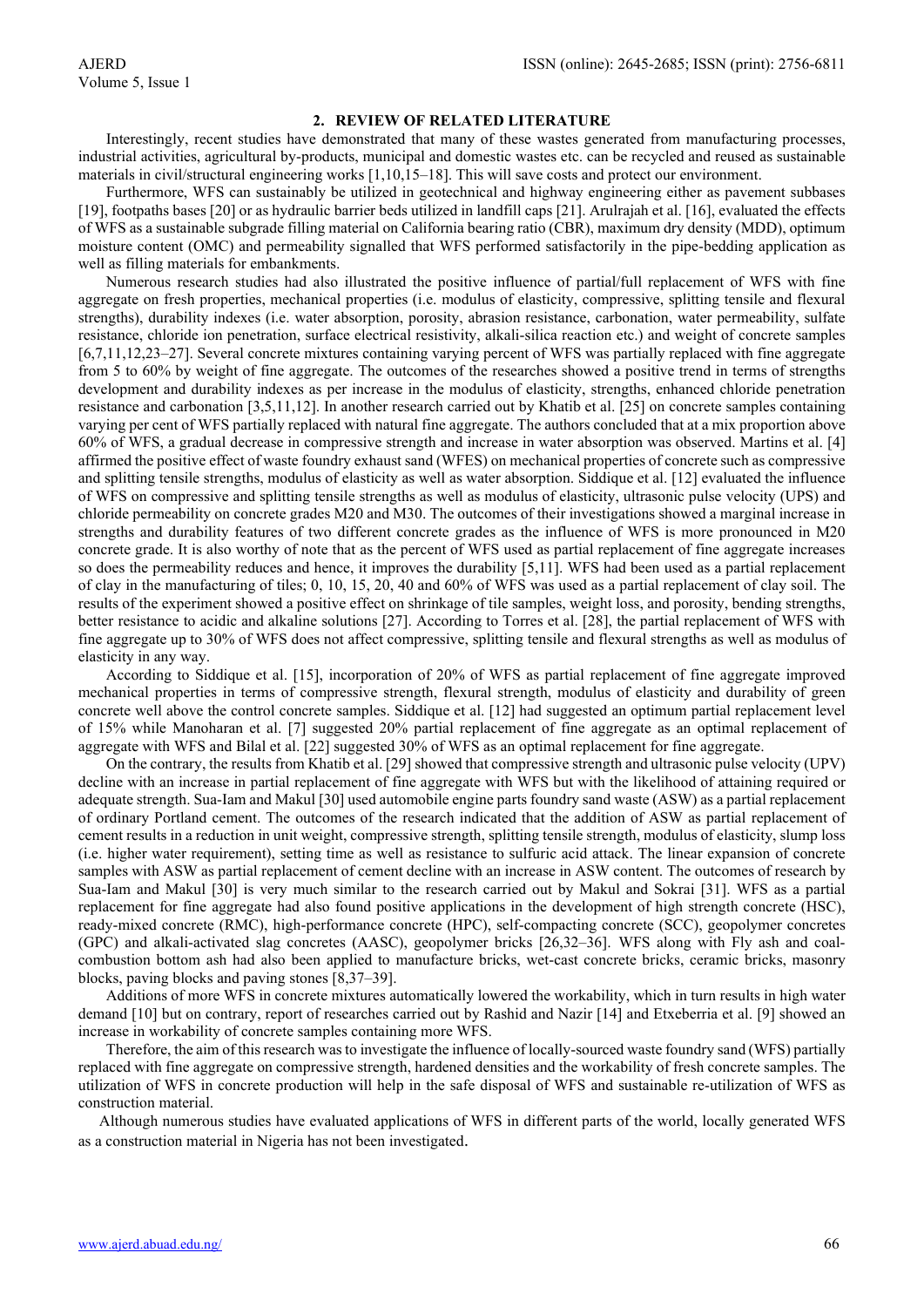#### **3. METHODS AND MATERIALS**

#### *3.1 Materials*

Materials used for this research include; Ordinary Portland cement (CEM I), Waste Foundry Sand (WFS), Fine aggregate (FA) and, Coarse aggregate (CA).

CEM I: Locally produced ordinary Portland cement of strength grade 42.5Mpa was used for this research. CEM I used for this research was purchased from local vendor at Ilorin and it is usually called *Dangote 42.5R*. Chemical composition of cement sample was carried out at the department of chemical and petroleum engineering Afe Babalola University, Ado-Ekiti, Ekiti State, Nigeria using X-ray fluorescence spectrometer Shimadzu EDXRF-702HS. Table 1 shows the physical and mechanical properties of CEM I.

| Table 1: Physical and mechanical properties of CEM I |         |  |  |  |
|------------------------------------------------------|---------|--|--|--|
| Strength grade                                       | 42.5Mpa |  |  |  |
| Fineness                                             | 7.50%   |  |  |  |
| Specific gravity                                     | 2.9     |  |  |  |
| Initial setting time                                 | 30mins  |  |  |  |
| Final setting time                                   | 600mins |  |  |  |
| Consistency                                          | 30%     |  |  |  |

WFS: Already used and discarded waste foundry sand sourced from local iron pot maker located at Oluode area of Osogbo, Osun State, Nigeria was collected in bags. To determine the chemical composition, a sample of WFS was taken to the department of chemical and petroleum engineering at Afe Babalola University, Ado-Ekiti, Ekiti State, Nigeria for XRF analysis using X-ray fluorescence spectrometer Shimadzu EDXRF-702HS. WFS is primarily silica oxides in the form of quartz crystalline [4,31,37]. Lumps of WFS were broken with hands into smaller and finer particles. By visual inspection, the collected WFS is dark brown. The chemical composition of CEM I and WFS are as shown in Table 2.

Table 2: Chemical composition of CEM I & WFS

| Parameter | CaO  | SiO <sub>2</sub> | $Al_2O_3$       | Fe <sub>2</sub> O <sub>3</sub>                                  |               | $MgO$ SO <sub>3</sub> K <sub>2</sub> O |      | $Na2O$ $TiO2$ |        | MnO  | Cl            | LOI  |
|-----------|------|------------------|-----------------|-----------------------------------------------------------------|---------------|----------------------------------------|------|---------------|--------|------|---------------|------|
| *CEM I    |      |                  |                 | $61.76$ $20.62$ $5.35$ $3.07$ $1.93$ $1.52$ $1.03$ $0.2$ $0.12$ |               |                                        |      |               |        | 0.04 | $0.13$ $3.47$ |      |
| WFS       | 2.42 |                  | 73.55 8.07 2.52 |                                                                 | $1.48 \t 0.3$ |                                        | 2.89 | 0.79          | < 0.01 | 0.06 | $\sim$        | 2.38 |
|           |      |                  |                 |                                                                 | was a common  |                                        |      |               |        |      |               |      |

\*Salman et al. [40]

Fine Aggregate (FA): The sharp sand used as FA was purchased from a local vendor. The FA was probably sourced from Busamu River in Moro local government area of Kwara State where sharp sand is mined. FA was taken to the Institute of Technology, cleaned and sundried for days in order to remove any deleterious materials and water from it. The physical properties of the FA are presented in Table 3.

Coarse Aggregate (CA): Granite used for this research was purchased from a local vendor and taken to the Institute of Technology, Ilorin where it was clean and sundried for days in order to remove any unwanted dirties and water. Table 3 presents the physical properties of CA.

| Table 3: Physical properties of aggregates and WFS |      |      |         |  |  |  |
|----------------------------------------------------|------|------|---------|--|--|--|
| WFS<br>FA<br>СA                                    |      |      |         |  |  |  |
| Specific gravity                                   | 2.66 | 2.6  | $2.42*$ |  |  |  |
| Fineness Modulus                                   | 3.41 | 3.41 | 2.46    |  |  |  |
| *Siddique and Kadri [41]                           |      |      |         |  |  |  |

#### *3.2 Methods*

#### *Compressive strength test*

The compressive test is the most commonly used and most acceptable concrete strength assessment test by concrete technologists and concrete design engineers because of its desirability to estimate the characteristic compressive strength of the concrete, upon which engineers based their design of concrete structures [40]. WFS partially replaced sharp sand (FA) at the incremental rate of 10% from 0 - 30% and batching by weight method was employed for the mix proportioning as shown in Table 4. A water-cement ratio of 0.5 was used for all the concrete mixtures as shown in Table 4. 150mm cubes of concrete samples were prepared in three layers of approximately 50mm each and each layer receiving 25 evenly distributed strokes as laid out in BS 1881 -116 [42]. The freshly prepared concrete samples for each mix were demoulded after 24hrs of casting and water cured for the  $7<sup>th</sup>$ ,  $21<sup>st</sup>$  and  $28<sup>th</sup>$ -days. The concrete samples were cured at normal room temperature at the Institute of Technology's concrete laboratory, Ilorin, Kwara State.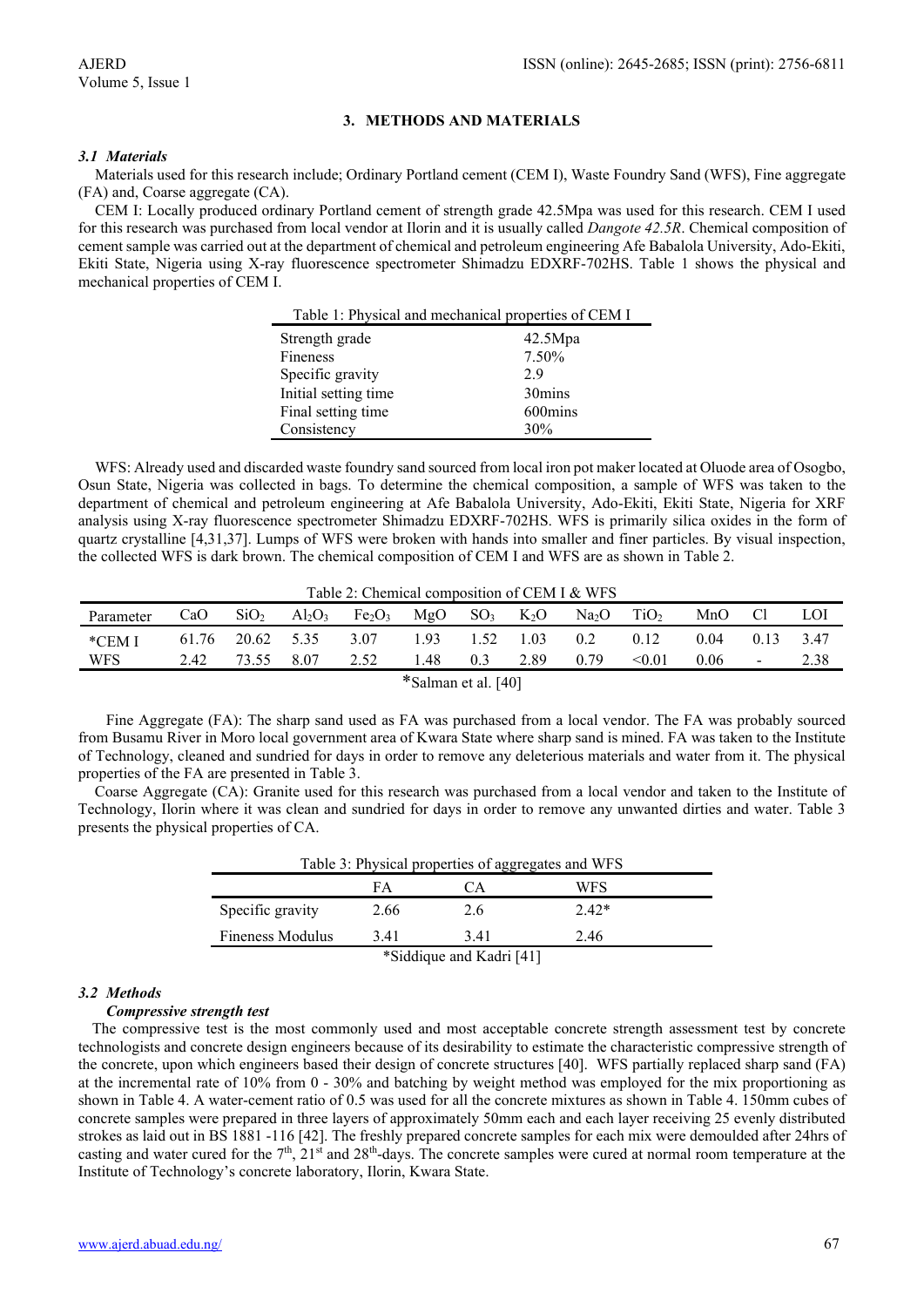| Mix code | % replacement | CEM1 | FA    | CА  | Water | WFS   | W/c |
|----------|---------------|------|-------|-----|-------|-------|-----|
| WFS-1    | $0\%$         | 596  | 525   | 981 | 298   | 0.00  | 0.5 |
| WFS-2    | 10%           | 596  | 472.5 | 981 | 298   | 52.5  | 0.5 |
| WFS-3    | 20%           | 596  | 420.0 | 981 | 298   | 105.0 | 0.5 |
| WFS-4    | 30%           | 596  | 367.5 | 981 | 298   | 157.5 | 0.5 |

Table 4: Concrete mix design in  $\text{kg/m}^3$ 

#### *Workability test*

The workability of fresh concrete is evaluated through methods such as slump cone test, compacting factor test, flow test, K-slump tester, Vee Bee consistometer test and Kelly ball test. The slump cone test is the most commonly employed test method used in measuring the fresh property of concrete samples owing to its wide applicability both on-site and off-site or at the laboratory. "Consistency of freshly prepared concrete" and "workability" are two terms interchangeably used to refer to fresh properties of concrete. Slump cone test was carried out on each concrete mix sample with 0, 10, 20 and 30% of WFS partially replaced with sharp sand as per BS1881- 102 [43]. The mix proportion for the concrete samples is shown in Table 4.

#### **4. RESULTS AND DISCUSSION**

#### *4.1 Compressive Strength*

Table 5 presents the compressive and normalized compressive strength of concrete samples with WFS incorporated as partial replacement of fine aggregate as compared to control concrete samples (WFS-1). At the 7th-day curing age, control samples (WFS-1) had a compressive strength of 28.30Mpa (100%) whereas concrete samples with 10% of WFS (WFS-2), 20% of WFS (WFS-3) and 30% of WFS (WFS-4) had a compressive strength of 30.37Mpa (or 107% of WFS-1), 30.89Mpa (or 109% of WFS-2) and 32.00Mpa (or 113% of WFS-1) respectively. At the 21<sup>st</sup>-day curing age, WFS-1 achieved a compressive strength of 29.85Mpa while WFS-2, WFS-3 and WFS-4 achieved a compressive strength of 31.60Mpa (or 106% of WFS-1), 33.56Mpa (or 112% of WFS-1) and 34.00Mpa (or 114% of WFS-1) respectively. At the 28th-day curing age, WFS-1, WFS-2, WFS-3 and WFS-4 achieved a compressive strength of 38.52, 39.11 (or 102% of WFS-1), 40.1 (or 104% of WFS-1) and 40.78Mpa (or 106% of WFS-1) respectively. As can be seen above, compressive strengths across all curing ages rise with an increase in the percent replacement of fine aggregate with WFS. The increments in the compressive strengths of concrete samples containing 10 - 30% of WFS as a partial replacement for fine aggregate indicate that WFS could be successfully used in the production of concrete. An increase in compressive strength of concrete samples containing WFS could be attributed to the fact that WFS contain finer soil particles than the sharp sand and thus, help to create a denser concrete matrix and closing up the voids [3,11]. Result obtained here is similar to results reported by researchers such as Bilal et al. [22], Martins et al. [4], Torres et al. [28], Gurumoorthy and Arunachalam [24], Singh and Siddique [11], Siddique et al. [3] wherein partial replacement of sharp sand with WFS results in increase in compressive strength of concrete samples.

Mix code  $7<sup>th</sup>$ -day  $21<sup>st</sup>$ -day  $28<sup>th</sup>$ -day  $28<sup>th</sup>$ -day WFS-1 28.30 - *100%* 29.85 - *100%* 38.52 - *100%* WFS-2 30.37 - *107%* 31.60 - *106%* 39.11 - *102%* WFS-3 30.89 - *109%* 33.56 - *112%* 40.19 - *104%* WFS-4 32.00 - *113%* 34.00 - *114%* 40.78 - *106%*

Table 5: Compressive strength in Mpa - *normalized compressive strength in %*

The relationship between the compressive strengths and percent replacement of sharp sand with WFS is as shown in Figure 1. As can be seen in Figure 1, a linear correlation was developed for the relationship between compressive strengths and percent replacement of sharp sand with WFS at different curing ages. Very strong coefficient of determinations,  $R^2$  were obtained for different curing ages;  $R^2 = 0.9363$  for  $7<sup>th</sup>$ -day,  $R^2 = 0.9472$  for  $21<sup>st</sup>$ -day and  $R^2 = 0.9847$  for  $28<sup>th</sup>$ -day curing age respectively. These demonstrate that there existed strong relationships between compressive strengths and percent replacement of sharp sand with WFS for all curing ages. It also implies that an increase in the percent of WFS will most likely be responsible for the increase in compressive strengths of concrete samples with WFS as a partial replacement of sharp sand.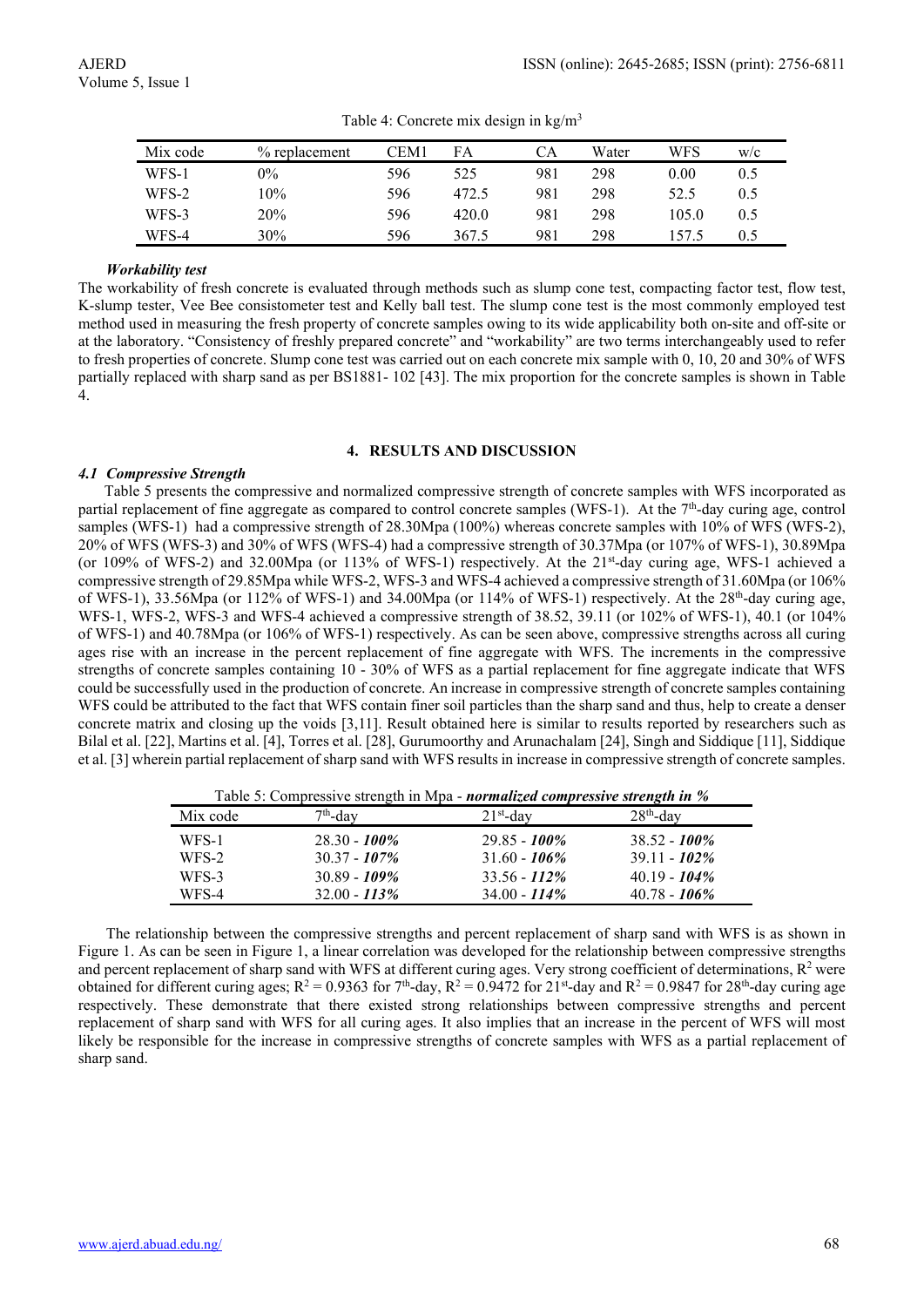

Figure 1: Relationship between compressive strength and percent replacement of sharp sand with WFS

Figure 2 shows the normalized compressive strength of concrete samples. The compressive strengths of the concrete samples containing 10, 20 and 30% of WFS (i.e. WFS-2, WFS-3 and WFS-4) were normalized against the control samples (WFS-1). As shown in Table 5 and Figure 2, WFS-2 have normalized compressive strengths of 107, 106, 102% at the 7thday, 21<sup>st</sup>-day and 28<sup>th</sup>-day curing ages respectively while WFS-3 achieved normalized compressive strengths of 109, 112, 104% at the 7th-day, 21st-day and 28th-day curing ages respectively and also WFS-4 attained normalized compressive strengths of 113, 114, 106% at the 7<sup>th</sup>-day, 21<sup>st</sup>-day and 28<sup>th</sup>-day curing ages respectively. These demonstrate that strength gained by WFS-2, WFS-3 and WFS-4 rise with curing age and reached its peak at 21<sup>st</sup>-day curing age (except WFS-2 that has its peak of strength gained at 7<sup>th</sup>-day; there is no much difference between 107% and 106%). At the 28<sup>th</sup>-day curing age, it is obvious that strength gained had slow down across all concrete samples containing WFS. This could be because there has been a lower strength contribution from WFS owing to the existence of finer particles on the 28<sup>th</sup>-day but the compressive strengths from WFS-2 (10% WFS), WFS-3 (20% WFS) and WFS-4 (30%WFS) were still found to be higher than that of control samples. This observation agrees with what was reported by Martins et al. [4], Torres et al. [28], and Siddique et al. [3] wherein a marginal increase in compressive strength properties of concrete samples due to the replacement of fine aggregate with WFS was observed.



#### *4.2 Workability*

The slump cone test method was used to evaluate the workability or consistency of fresh concrete samples as mostly used in construction sites. Table 6 shows slump values for fresh concrete samples as prepared based on the concrete mix design shown in Table 4. As can be seen in Table 6, an increase in the percent replacement of sharp sand with WFS in the mix design leads to an increase in slump values of fresh concrete samples. However, anomalous decrement in the slump value of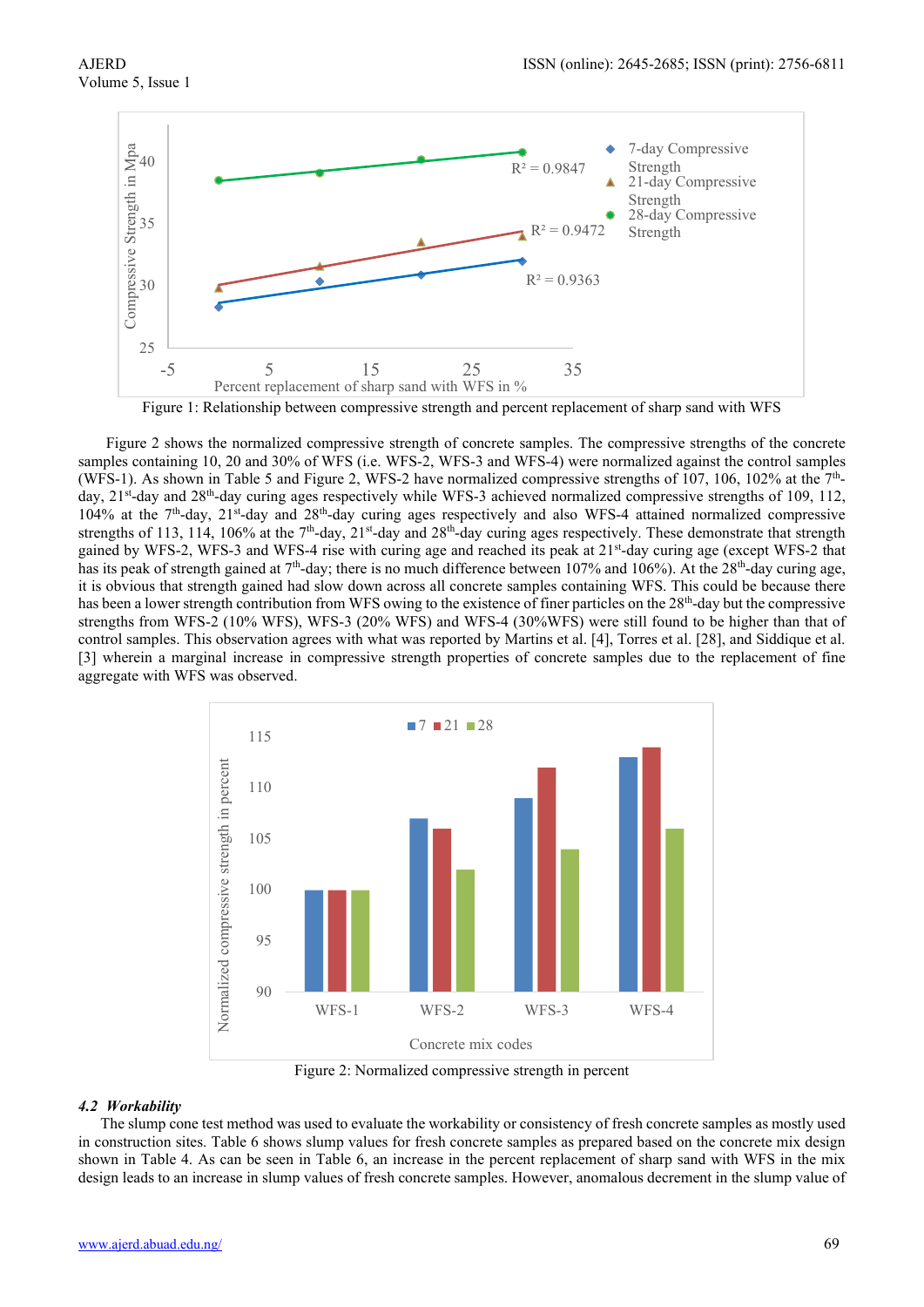| Table 6: Workability of fresh concrete samples |                 |           |  |  |
|------------------------------------------------|-----------------|-----------|--|--|
| Mix code                                       | $%$ replacement | Slump(mm) |  |  |
| WFS-1                                          | $0\%$           | 80        |  |  |
| WFS-2                                          | 10%             | 105       |  |  |
| WFS-3                                          | <b>20%</b>      | 115       |  |  |
| WFS-4                                          | 30%             | 100       |  |  |

the fresh concrete samples was noticed as per concrete sample containing 30% of WFS. This increment could best be regarded as an outlier and may be attributed to random experimental error.

Ordinarily, fine particles are known to increase the cohesion and enhance the finish-ability of concrete samples owing to the filling up of voids but the existence of fine particles are also known to lower the workability of concrete samples. However, the reverse is the case here in this research, which may be ascribed to a decrease in bond strength between cement paste and aggregate. The loss of adhesion between cement paste and aggregate could be a result of excess fine particles, which are known to weaken bond strength and consequently results to an increase in workability of concrete samples [44]. Similar trends were reported by Rashid and Nazir [14] and Etxeberria et al. [9].



Figure 3: Relationship between slump values and percent replacement of sharp sand with WFS

Figure 3 shows a linear relationship between slump values and percent replacement of sharp sand with WFS (with exception of the outlier i.e. 30% and its correspondent slump value). A strong coefficient of determination,  $R^2 = 0.9423$  was obtained for the relationship between slump values and percent replacement of sharp sand with WFS. Existed strong relationship between slump values and percent replacement of sharp sand with WFS is also an indicator that slump values will rise as more WFS is incorporated into concrete mix and vice-versa.

The relationship between slump values of fresh concrete samples containing 0-20% WFS and 28<sup>th</sup>-day compressive strength is shown in Figure 4. A linear correlation using Pearson's correlation method was used to develop a linear relationship between slump values and  $28<sup>th</sup>$ -day compressive strength (with exception to  $28<sup>th</sup>$ -day compressive strength and slump value for concrete containing 30% of WFS; 30%WFS been an outlier). A strong coefficient of determination,  $R^2$  = 0.8408 was obtained from the correlation which indicates a strong relationship between the slump values and 28th-day compressive strengths. It can be understood from Figure 4 that as more WFS is incorporated, so thus the slump values increase (as explained under Figure 3) and an increase in slump values lead to an increase in 28<sup>th</sup>-day compressive strength and vice-versa. The above assertion also agreed with the explanation provided under Figure 1 which represents the relationship between percent of WFS and compressive strengths; a reduction in compressive strength is owing to a reduction in incorporated WFS and vice-versa. In similar research by Prabhu et al. [45], a coefficient of determination,  $R^2 = 0.9143$ was obtained indicating a strong relationship between 28<sup>th</sup>-day compressive strengths and slump values.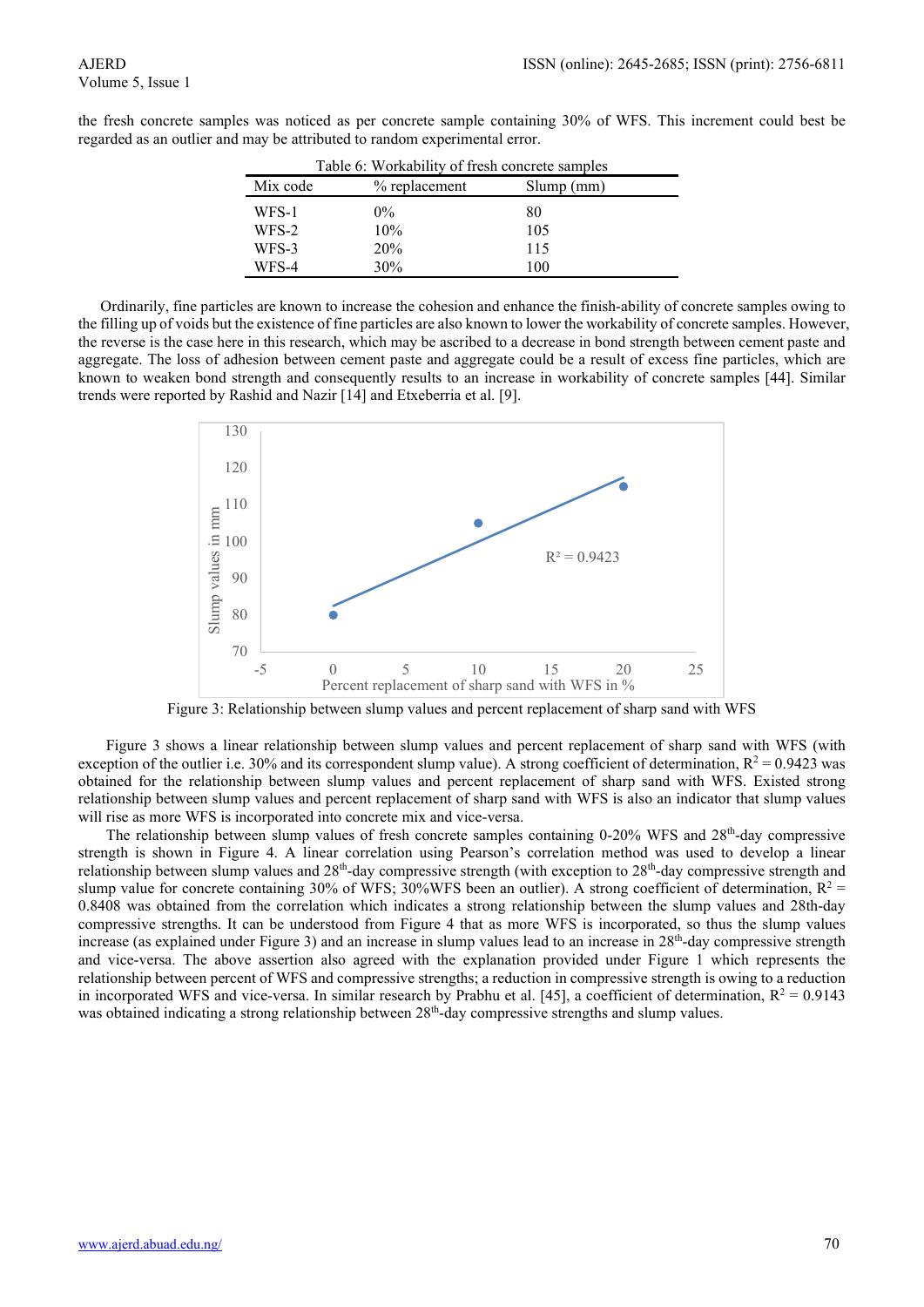

Figure 4: Relationship between Slump values and 28<sup>th</sup>-day compressive strength

#### *4.3 Hardened Density*

The densities of hardened concrete samples depend on the densities of aggregates and properties of other constituent materials of the concrete. The density of hardened concrete can have a profound effect on the self-weight of a structure. The density of concrete is also one of the important factors used in assessing the compressive strength of concrete [46].

| Table 7: Hardened densities of concrete samples $(kg/m3)$ |       |            |            |  |
|-----------------------------------------------------------|-------|------------|------------|--|
| Days                                                      | 7days | $21$ -days | $28$ -days |  |
| WFS-1                                                     | 2450  | 2450       | 2450       |  |
| WFS-2                                                     | 2290  | 2360       | 2490       |  |
| WFS-3                                                     | 2380  | 2370       | 2420       |  |
| WFS-4                                                     | 2440  | 2450       | 2450       |  |

Table 6 shows hardened densities for WFS-1, WFS-2, WFS-3 and WFS-4 at different curing ages (7<sup>th</sup>, 21<sup>st</sup> & 28<sup>th</sup>-day) to the nearest tens. WFS-1 has a hardened density of 2450kg/m<sup>3</sup> at  $7<sup>th</sup>$ , 21<sup>st</sup> and 28<sup>th</sup>-day curing ages. WFS-2 have hardened densities of 2290kg/m<sup>3</sup>, 2360kg/m<sup>3</sup>, 2490kg/m<sup>3</sup> at curing ages of 7<sup>th</sup>, 21<sup>st</sup> and 28<sup>th</sup>-day respectively. WFS-3 attained a hardened density of 2380kg/m<sup>3</sup> at the 7<sup>th</sup>-day curing age,  $2370$ kg/m<sup>3</sup> at the 21<sup>st</sup>-day curing age and 2420kg/m<sup>3</sup> at the 28<sup>th</sup>day curing age respectively. WFS-4 achieved a hardened density of 2440, 2450 and 2450kg/m<sup>3</sup> at the 7<sup>th</sup>, 21<sup>st</sup> and at the 28<sup>th</sup>day curing age respectively. It was expected that there would be a marginal increase in the densities of concrete samples as curing ages increase owing to activities related to hydration of un-hydrated cement paste [47]. As shown in Table 7, the reverse is the case especially for WFS-1, whose hardened densities remain the same for all the curing ages, this may due to poor/improper compaction during the placement of fresh concrete into the moulds. Poor/improper compaction results in a decrease in mass or weight of the concrete samples due to the formation of entrapped air voids [47]. Discrepancies in the hardened densities of concrete samples could have been a result of poor/improper compaction during concrete placement.

However, a close look at the densities of all the concrete samples across all curing ages shown that the densities of the concrete samples fall within the range of 2200 - 2600kg/m<sup>3</sup>, which is considered as the density of a normal-weight concrete [31,47,48].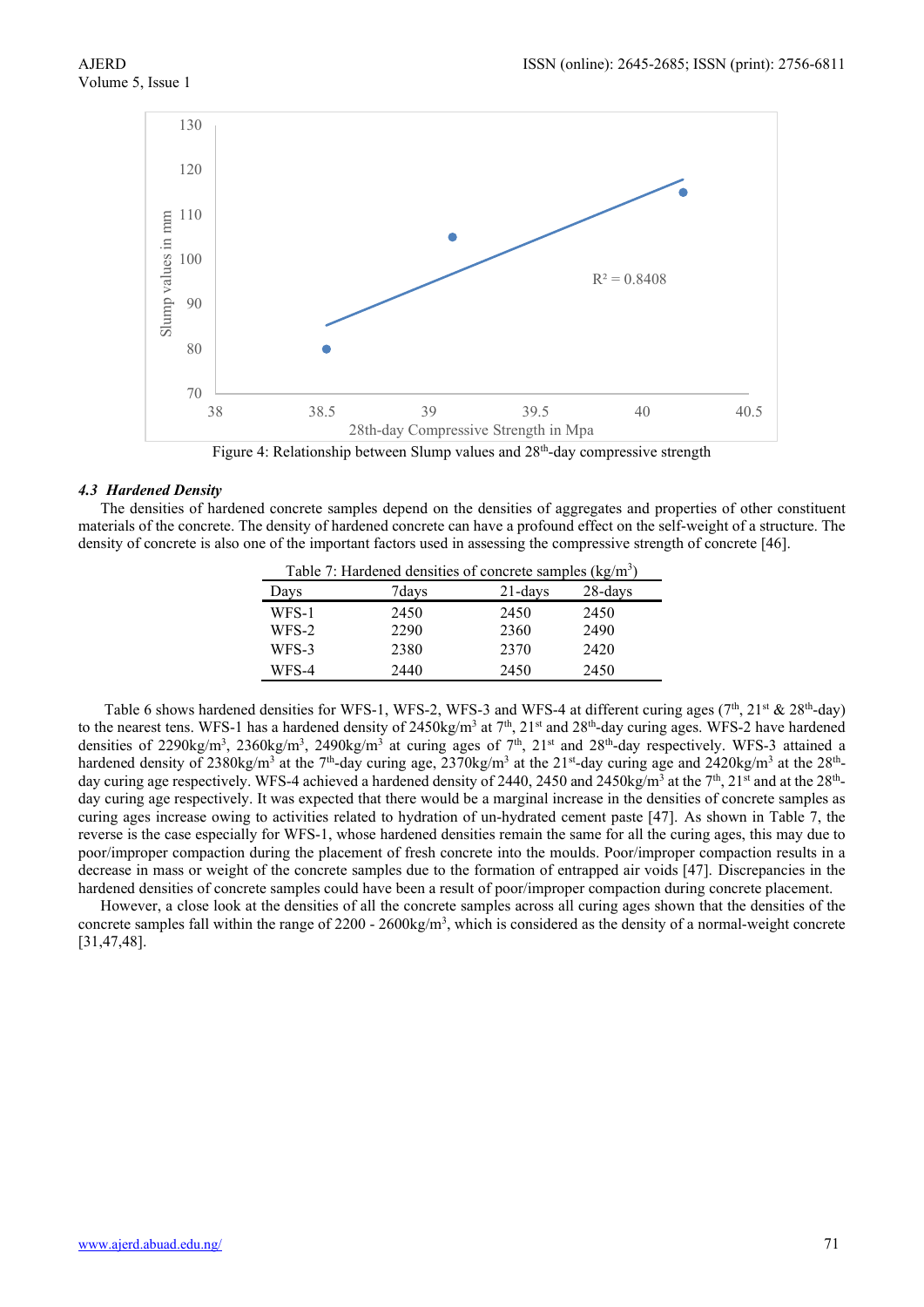

Figure 5: Relationship between the 28<sup>th</sup>-day hardened densities of concrete and percent replacement of sharp sand with WFS

The relationship between 28th-day hardened densities and percent replacement of sharp sand with WFS is presented in Figure 5. As shown in Figure 5, though the coefficient of determination,  $R^2 = 0.099$  shown a weak relationship between the 28th-day hardened densities of concrete sample and percent replacement of sharp sand with WFS. This indicated that there are still possibilities that as more WFS is incorporated into concrete, there will be a reduction in hardened densities of concrete and also lesser WFS in concrete indicated higher hardened density for concrete. The reduction in the hardened density of concrete may be due to the lower density contribution from WFS, so higher WFS incorporated into concrete signifies lower hardened density and vice-versa [11,36]. This agrees with several previous researchers which found lower hardened densities in concrete samples been a result of higher incorporated WFS [7,11,30,36,49].



Figure 6: Relationship between Slump values and 28<sup>th</sup>-day hardened density of concrete samples

Figure 6 presents the relationship between slump values and  $28<sup>th</sup>$ -day hardened densities (with exception to slump value and correspondent 28th-day hardened densities for concrete with 30% WFS; slump value for 30% of WFS been an outlier). As shown in Figure 6, a weak coefficient of determination,  $R^2 = 0.039$  was obtained for correlation between slump values and 28<sup>th</sup>-day hardened densities as against strong correlation  $(R^2 = 0.9959)$  between slump loss and density of concrete obtained by Prabhu et al. [45]. Figure 6 shows that there is a tendency for an increase in slump values which is owing to a higher WFS content in concrete (as explained under Figure 3) could lead to a reduction in the 28<sup>th</sup>-day hardened densities of concrete samples and vice-versa [45]. Figure 5 also support the above assertion wherein a reduction in 28<sup>th</sup>-day hardened densities could be a result of a decrease in WFS been incorporated into the concrete mix and vice-versa.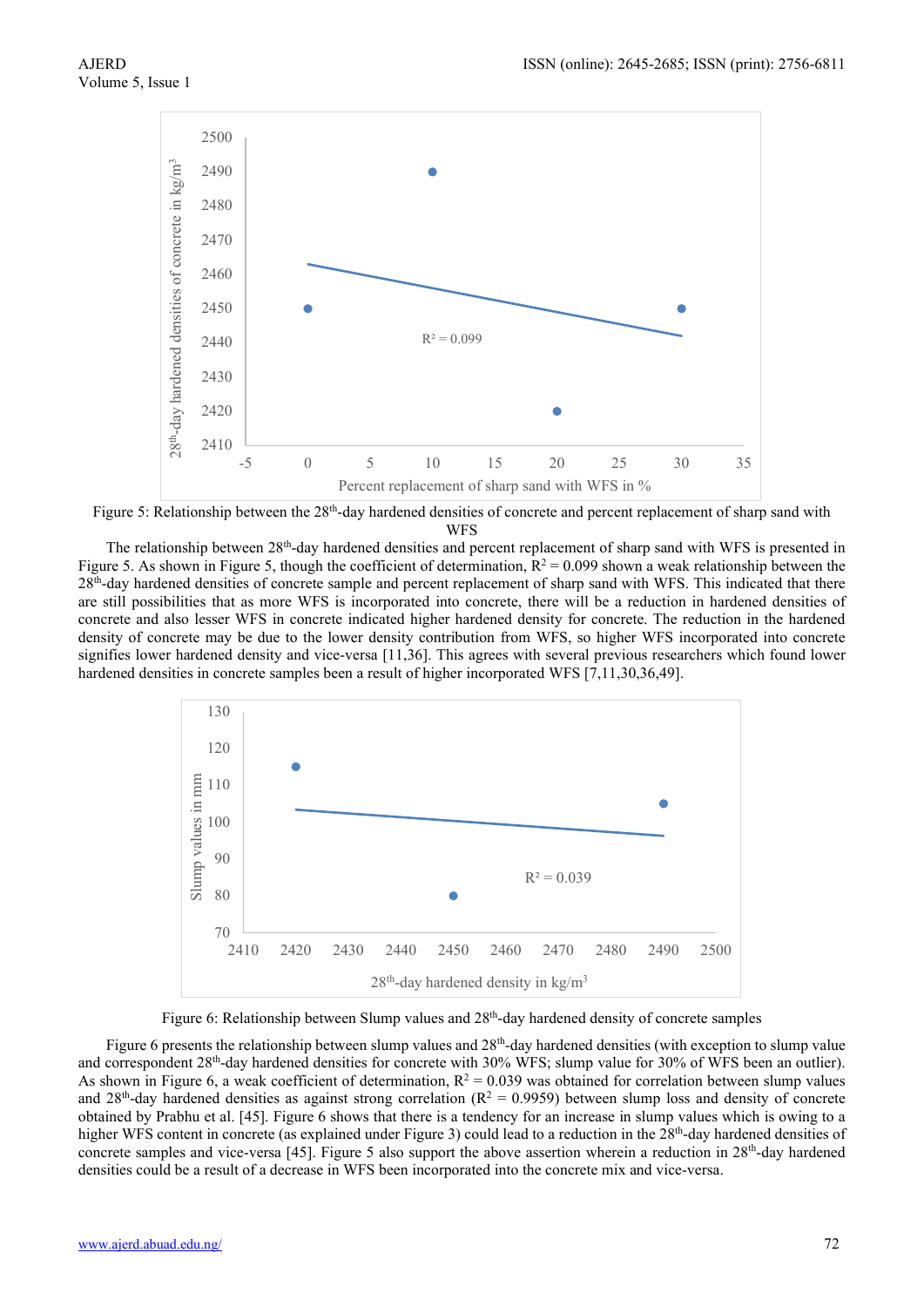

Figure 7: Relationship between  $28<sup>th</sup>$ -day hardened densities and  $28<sup>th</sup>$ -day compressive strengths.

Figure 7 represents the relationship between the 28<sup>th</sup>-day hardened densities and the 28<sup>th</sup>-day compressive strengths of concrete samples. A weak coefficient of determination,  $R^2 = 0.184$  was obtained for the relationship between  $28<sup>th</sup>$ -day hardened densities and 28th-day compressive strengths of concrete. Existed weak correlation (as shown in Figure 7) shows that there is a tendency that a reduction in  $28<sup>th</sup>$ -day compressive strengths could be a result of an increase in hardened densities. Raheem et al. [50] also established a weak relationship between densities and compressive strengths while in contrast, Prabhu et al. [45] established a strong relationship between hardened densities and compressive strength. Higher hardened densities may be owing to lower WFS been incorporated into concrete mix and vice-versa (as explained under Figure 5) while lower compressive strengths could be a result of lower WFS been incorporated into concrete mix and vice-versa (as explained under Figure 1).

#### **5. CONCLUSION**

#### The following conclusions can be extracted from this empirical work;

Compressive strength of concrete samples rises with an increase in the amount of WFS incorporated into the concrete mix. The strength gained reached its peak at the 21<sup>st</sup>-day curing ages (with exception of the concrete sample containing 10%WFS i.e. WFS-2) for all concrete mixes containing WFS and only slight increment was noticed at the 28th-day curing age compared to the control. There existed a strong coefficient of determination,  $R^2 = 0.9847$ , 0.9472 and 0.9363 at 28<sup>th</sup>, 21<sup>st</sup> and 7th-day curing ages respectively.

Slump values for fresh concrete samples rise with an increase in the WFS incorporated into mix design with exception of the samples containing 30% of WFS whose slump value decrease slightly as compared to slump value for the fresh concrete sample containing 10% of WFS. Slump value for fresh concrete containing 30% of WFS was considered as an outlier and a random experimental error. There existed a strong correlation  $(R^2 = 0.9732)$  between slump values and percent replacement of fine aggregate with WFS (with exception of slump value for 30% WFS). A strong coefficient of determination,  $R^2 = 0.8408$  was also obtained for the relationship between slump values and  $28<sup>th</sup>$ -day compressive strengths (with exception of slump value for 30% WFS and its corresponding 28<sup>th</sup>-day compressive strength).

The dry hardened densities for concrete samples fall within the range of  $2200 - 2600$ kg/m<sup>3</sup>, which is considered as the density of a normal-weight concrete. There is a weak correlation between hardened density and percent replacement of fine aggregate with WFS. The relationship shows that there is a tendency for an increase in hardened density, which could be a result of lower WFS been incorporated into the concrete mix. The correlation between hardened densities and compressive strength also exhibits a weak relationship.

Up to 30%WFS could be used as a partial replacement for fine aggregate in plain concrete production without any adverse effect on the compressive strength.

#### **REFERENCES**

- [1] Salman, A.M., Akinpelu, M.A., Katibi, K.K., Raheem, A.I. (2021). Potential Use of Groundnut Shell Ash as Soils Strength Enhancer, *LAUTECH J. Civ. Environ. Stud.*, 6, 127–134.
- [2] Lin, K.L., Cheng, C.J., Cheng, A., Chao, S.J. (2012). Study on recycled waste foundry sand as raw materials of cement additives, *Sustain. Environ. Res.*, 22, 91-97.
- [3] Siddique, R., De Schutter, G., Noumowe, A. (2009). Effect of used-foundry sand on the mechanical properties of concrete, *Constr. Build. Mater*., 23, 976–980.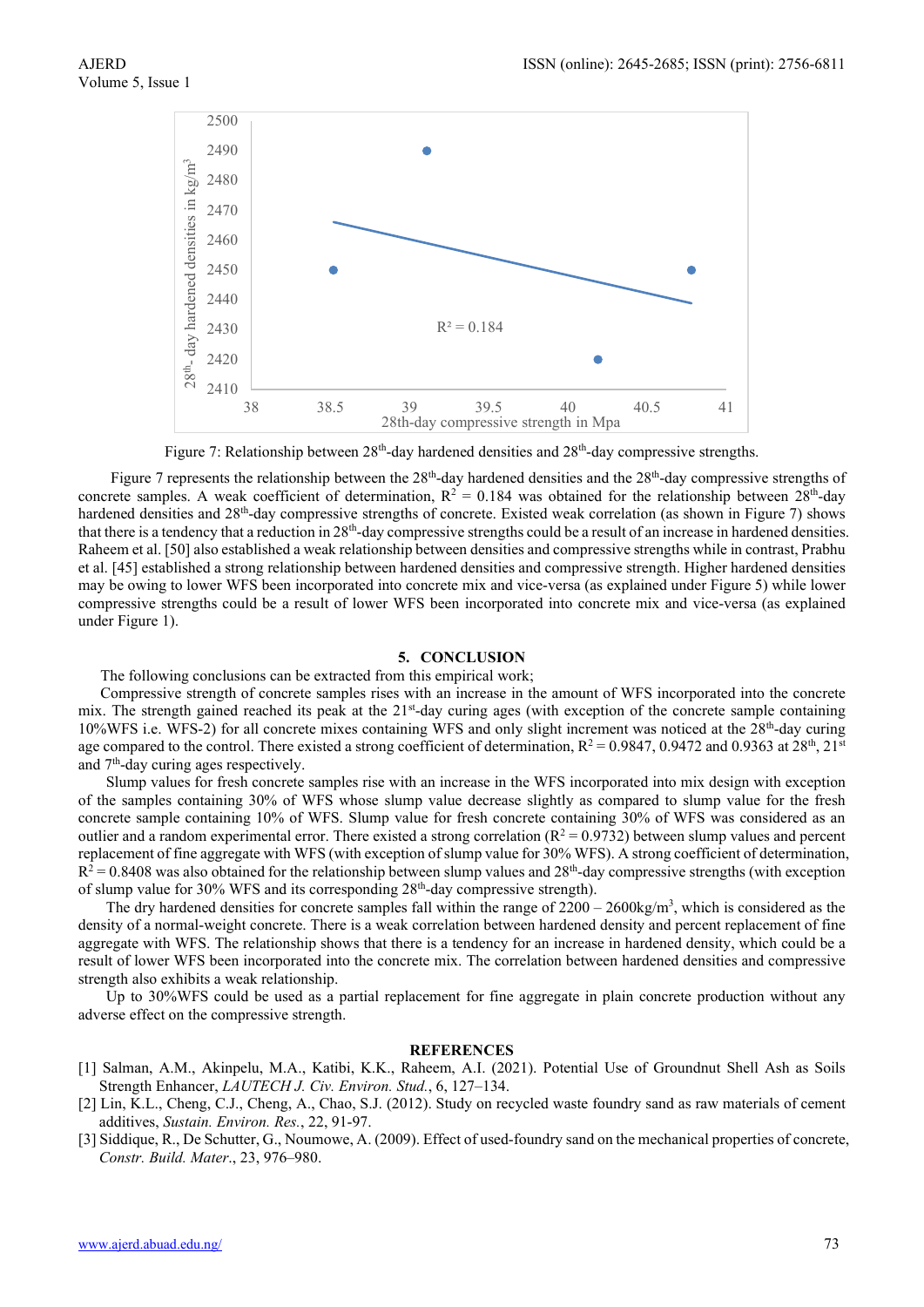## Volume 5, Issue 1

- [4] De B. Martins, M.A., Barros, R.M., Silva, G., Dos Santos, I.F.S. (2009). Study on waste foundry exhaust sand, WFES, as a partial substitute of fine aggregates in conventional concrete, *Sustain. Cities Soc*., 45, 187–196.
- [5] Siddique, R., Singh, G. (2011). Utilization of waste foundry sand (WFS) in concrete manufacturing, *Resour. Conserv. Recycl.*, 55, 885–892.
- [6] Mavroulidou, M., Lawrence, D. (2019). Can waste foundry sand fully replace structural concrete sand?, J. Mater. Cycles *Waste Manag*., 21, 594–605.
- [7] Manoharan, T., Laksmanan, D., Mylsamy, K., Sivakumar, P., Sircar, A. (2018). Engineering properties of concrete with partial utilization of used foundry sand, *Waste Manag*., 71, 454–460.
- [8] Mastella, M.A., Gislon, E.S., Pelisser, F., Ricken, C., Da Silva, L., Angioletto, E., Montedo, O.R.K. (2014). Mechanical and toxicological evaluation of concrete artifacts containing waste foundry sand, *Waste Manag*., 34, 1495–1500.
- [9] Etxeberria, M., Pacheco, C., Meneses, J.M., Berridi, I. (2010). Properties of concrete using metallurgical industrial byproducts as aggregates, *Constr. Build. Mater*., 24, 1594–1600.
- [10] Bhardwaj, B., Kumar, P. (2017). Waste foundry sand in concrete: A review, *Constr. Build. Mater*., 156, 661–674.
- [11] Singh, G., Siddique, R. (2012). Abrasion resistance and strength properties of concrete containing waste foundry sand (WFS), *Constr. Build. Mater*., 28, 421–426.
- [12] Siddique, R., Singh G., Belarbi, R., Ait-Mokhtar, K., Kunal. (2015). Comparative investigation on the influence of spent foundry sand as partial replacement of fine aggregates on the properties of two grades of concrete, *Constr. Build. Mater*., 83, 216–222.
- [13] Siddique, R. (2014). Utilization of industrial by-products in concrete, *2nd International Conference on Sustainable Civil Engineering Structures and Construction Materials 2014 (SCESCM 2014)*, 95, 335–347.
- [14] Rashid, K., Nazir, S. (2018). A sustainable approach to optimum utilization of used foundry sand in concrete, *Sci. Eng. Compos. Mater.,* 25, 927–937.
- [15] Siddique, R., Singh, G., Singh, M. (2018). Recycle option for metallurgical by-product (Spent Foundry Sand) in green concrete for sustainable construction, *J. Clean. Prod*. 172, 1111–1120.
- [16] Arulrajah, A., Yaghoubi, E., Imteaz, M., Horpibulsuk, S. (2017). Recycled waste foundry sand as a sustainable subgrade fill and pipe-bedding construction material: Engineering and environmental evaluation, *Sustain. Cities Soc.*, 28, 343– 349.
- [17] Bakis, R., Koyuncu, H., Demirbas, A. (2006). An investigation of waste foundry sand in asphalt concrete mixtures, *Waste Manag. Res.*, 24, 269–274.
- [18] Rhee, S.-W., Lee, W.-K. (2006). Characteristics of Spent Foundry Sand Loess Mixture as Ceramic Support Materials, *Mater. Sci. Forum.*, 510–511, 378–381.
- [19] Guney, Y., Aydilek, A.H., Demirkan, M.M. (2006). Geoenvironmental behavior of foundry sand amended mixtures for highway subbases, *Waste Manag.*, 26, 932–945.
- [20] Arulrajah, A., Ali, M.M.Y., Disfani, M.M., Piratheepan, J., Bo, M.W. (2013). Geotechnical Performance of Recycled Glass-Waste Rock Blends in Footpath Bases, *J. Mater. Civ. Eng.*, 25, 653–661.
- [21] Abichou, T., Benson, C.H., Edil, T.B., Freber, Brian W. (1998). Using waste foundry sand for hydraulic barriers, *ASCE Am. Soc. Civ. Eng. Geotech. Spec. Publ.*, 79, 86–99.
- [22] Bilal, H., Yaqub, M., Rehman, S.K.U., Abid, M., Alyousef, R., Alabduljabbar, H., Aslam, F. (2019). Performance of Foundry Sand Concrete under Ambient and Elevated Temperatures, *Materials (Basel)*, 12, 2645.
- [23] Coppio, G.J.L., De Lima, M.G., Lencioni, J.W., Cividanes, L.S., Dyer, P.P.O.L., Silva, S.A. (2019). Surface electrical resistivity and compressive strength of concrete with the use of waste foundry sand as aggregate, *Constr. Build. Mater*., 212, 514–521.
- [24] Gurumoorthy, N., Arunachalam, K. (2016). Micro and mechanical behaviour of Treated Used Foundry Sand concrete, *Constr. Build. Mater.*, 123, 184–190.
- [25] Khatib, J.M., Herki, B.A., Kenai, S. (2013). Capillarity of concrete incorporating waste foundry sand, *Constr. Build. Mater*., 47, 867–871.
- [26] Pathak, N., Siddique, R. (2012). Effects of elevated temperatures on properties of self-compacting concrete containing fly ash and spent foundry sand, *Constr. Build. Mater.*, 34, 512–521.
- [27] Luo, H.L., Lin, D.F., Chung, M.L., Chen, L.Y. (2014). Waste Foundry Sand Reused as Clay Replacement for Tile Manufacture, *Int. J. Transp. Sci. Technol.*, 3, 339–351.
- [28] Torres, A., Bartlett, L., Pilgrim, C. (2017). Effect of foundry waste on the mechanical properties of Portland Cement Concrete, *Constr. Build. Mater.*, 135, 674–681.
- [29] Khatib, J.M., Baig, S., Bougara, A., Booth, C. (2010). Foundry sand utilisation in concrete production, in: 2nd Int. Conf. Sustain., *Constr. Mater. Technol.*, pp. 931–935.
- [30] Sua-Iam, G., Makul, N. (2018). Innovative utilization of foundry sand waste obtained from the manufacture of automobile engine parts as a cement replacement material in concrete production, *J. Clean. Prod.*, 199, 305–320.
- [31] Makul, N., Sokrai, P. (2018). Influences of fine waste foundry sand from the automobile engine-part casting process and water-cementitious ratio on the properties of concrete: A new approach to use of a partial cement replacement material, *J. Build. Eng.,* 20, 544–558.